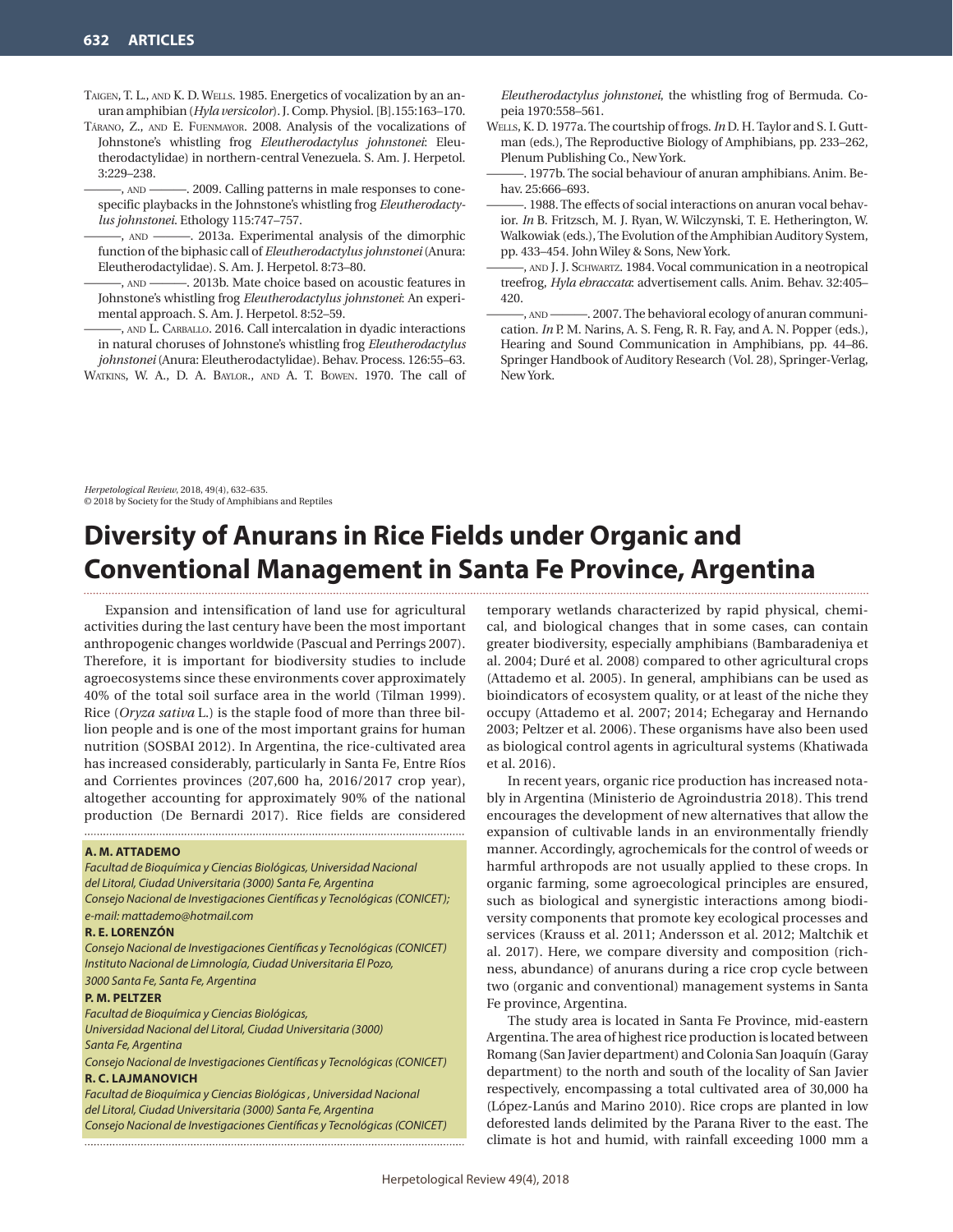year and an average annual temperature of 18° C (Burkart et al. 1999). Rice fields under two different management practices were selected: Conventional rice (CR; 30.6082°S, 59.9934°W), involving the use of pesticides in the production process, and organic rice (OR: 30.0867°S, 59.8885°W), with no application of pesticides or treatment with chemical or biological pesticides in the nearby area (approximately 3-km radius of the field). In general, CR management includes: application by airplane of herbicides such as glyphosate before sowing for the control of grasses; fertilization when plants are 7–10 days old; and application of organophosphate (chlorpyrifos 500cm3 /ha) and pyrethroid insecticides (lambda – cyhalothrin, 100 cm3 in 20 L) for the control of arthropods at flowering (Attademo et al. 2015). Fungicides (bentazone and clomazone) are applied on a small scale and generally mixed with other pesticides.

### Sampling Methods

Sampling was conducted from the beginning of sowing to the end of harvest (November 2017 – March 2018). The surveys were conducted during the rice-cropping period to coincide with the activity of anurans in this region. Samplings were made by two observers using visual encounters surveys (Crump and Scott 1994) at the selected sites from 1900 to 0100 every 15 days, totaling 20 sampling dates during the entire survey period at each site. At each site, four 100 m long transects were established, covering the different microhabitats present in these fields (ditches, patches, and rice crop; Duré et al. 2008). To avoid area and spatialautocorrelation effects, an equal area was sampled in each rice field and transects were located at the same distance in each rice crop. The plots in each rice crop were randomly selected, and then the four transects were systematically established every 400 meters. Observers walked along the two transects and recorded direct observations through active searching. Additionally, calls were also recorded for individuals that were not observed along the transects (Duré et al. 2008).

Species richness (averaged over the four transects) and Shannon-Weaver diversity indices were compared between rice fields using individual-based rarefaction curves (± 95% CIs) calculated using the software EcoSim (Gotelli and Entsminger 2003). Rarefaction curves were based on the total number of individuals per species recorded in each rice-field. Nonoverlapping Cls indicate a significant difference (Colwell et al. 2012). The Mann-Whitney non-parametric test was used to evaluate the differences in parameters between rice field transects (CR and OR) (Duré et al. 2008). Components of species nestedness and turnover of Sorensen index (Baselga 2010) were calculated using the *betapart* package (Baselga and Orme 2012) in R (R Core Team 2017) to assess the differences in species composition between rice fields (i.e., beta diversity). To compare the distributions of relative abundance between rice fields, rank/abundance curves were plotted (Magurran 2004) and five models were fitted (Broken stick, geometric series, general lognormal, Zipf, and Zipf-Mandelbrot; Wilson 1991). The bestfit model was selected using the Akaike information criterion (AIC). These analyses were conducted using the *vegan* package *(Oksanen 2011)* in R (R Core Team 2017).

#### **RESULTS**

A total of 15 anuran species belonging to five families (Bufonidae, Leptodactylidae, Hylidae, Odontophrynidae,

and Microhylidae) were recorded (Table 1). Diversity and species richness of anurans were higher in the organic than in the conventional rice fields (Fig. 1). Diversity values were significantly different between rice fields (Mann-Whitney, W= 155, P < 0.01) (Shannon-Weaver CR = 2.23 ± 0.06 and OR = 1.32 ± 0.02). Species richness was also significantly different (W= 135,  $P < 0.01$ ) between rice fields (CR = 6.24  $\pm$  0.39 and OR =13.01 ± 0.54). Differences in species composition between organic and conventional rice fields were related to species nestedness  $(β<sub>sm</sub> = 0.30)$ , whereas species turnover was not detected  $(β<sub>sm</sub> = 0)$ because all species recorded in CR were also recorded in OR. The broken stick (AIC = 69.5) and the geometric series models (AIC = 63) were the ones with the best fit for the OR and CR fields, respectively (Delta AIC > 4 in both cases, Fig 2). This difference in the rank-abundance models between sites indicated a higher evenness in OR, with a shallower slope better adjusted by the broken stick model, than in CR, with a steeper slope better adjusted by the geometric series model.

#### **D***ISCUSSION*

Of the 36 species of amphibians recorded in the study region (Peltzer and Lajmanovich 2007), 15 species were observed in our study plots. As in previous studies (Peltzer et al. 2006), our results showed that some anuran species (*L. latrans* and *L. lymellum*) were particularly abundant in the CR plots. Other species such as *Physalaemus albonotatus*, *P. santafecinus* and *Pseudopaludicola falcipes* were not found in CR plot. These species are common in open areas and are usually associated with grassland– herbaceous vegetation present in temporary watercourses, which are important during the reproductive season (Peltzer et al. 2006). However, those species, as well as arboreal species such as *Scinax nasicus*, were present in the OR plot where no herbicides were applied, allowing the aquatic vegetation to develop. This result agrees with the geometric series model, which can be applied to species-poor environments with high dominance such as polluted environments (Magurran 2004; Matthews and Whittaker 2015). Accordingly, Bishop et al. (1999) reported that highly altered systems, such as crops under conventional management, are characterized by the presence of anuran communities dominated by a few taxa. The"broken stick" model on the other hand, is consistent with higher evenness (i.e., a greater similarity in abundance among species; Magurran 2004), which agrees with the results obtained in the OR field.

The difference in amphibian diversity between the two environments may be due to a number of variables that can have an effect on amphibian assemblages in agricultural systems (Weyrauch and Grubb 2004; Maes et al. 2008). These rice fields are subjected to different agricultural management practices such as the degree of conservation of vegetation at the edge of plots, use of crop rotation, agrochemicals, and their mode of application (Attademo et al. 2005). These practices can have positive or negative effects on some amphibian species (Vos and Stumpel 1995). In agroecosystems under organic agriculture, biodiversity can be increased through reduced nutrient leaching (Drinkwater et al. 1995), reduced soil erosion (Reganold et al. 1987), and lower levels of pesticides in aquatic systems (Mäder et al. 2002) compared to conventional fields. This increase in species richness may be important at the ecosystem level, because this parameter is usually positively associated with functional diversity and therefore, with the provision of ecosystem services through biodiversity (Flynn et al. 2009). However, because the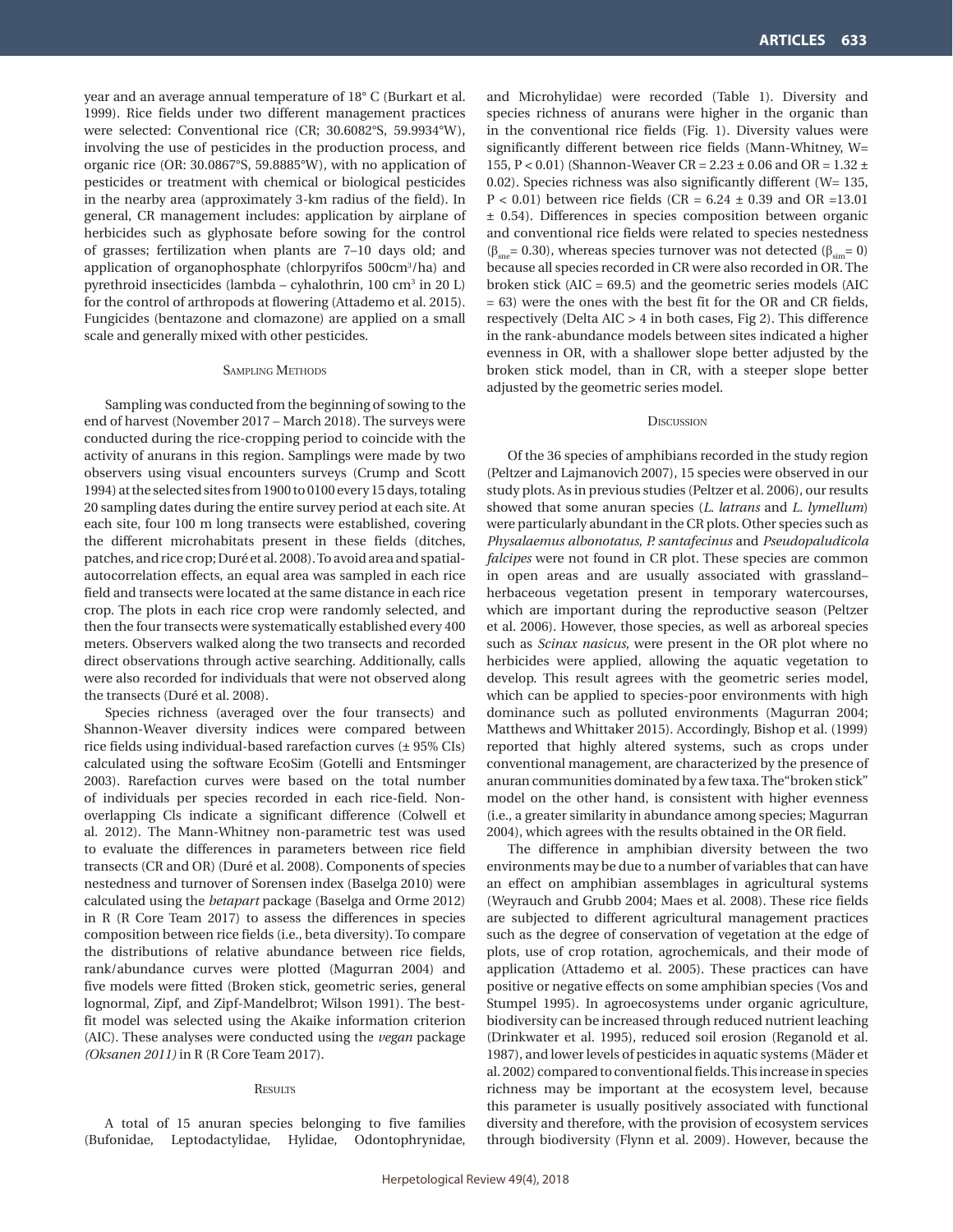

Fig. 1. Individuals-based rarefaction curves of species diversity (A) and richness (B) of organic (continuous line) and conventional (discontinuous line) rice fields. 95% intervals of confidence (grey lines) are shown.



Fig. 2. Rank-abundance curves of anuran assemblages in organic (solid circles) and conventional (empty circles) rice fields. Best fit models for organic (broken stick model, continuous line) and conventional (geometric series model, discontinuous line) rice fields are shown.

TABLE 1. Total composition of individuals (N) and frequency (%) of amphibian species in an organic rice field (OR) and a conventional rice field (CR) in Santa Fe province, Argentina.

|                           | <b>OR</b>      |       | CR             |       |
|---------------------------|----------------|-------|----------------|-------|
| Amphibian species         | N              | $\%$  | N              | $\%$  |
| <b>BUFONIDAE</b>          |                |       |                |       |
| Rhinella fernandezae      | 12             | 4.22  | $\overline{4}$ | 1.30  |
| R. schneideri             | 13             | 4.55  | $\overline{2}$ | 0.65  |
| <b>LEPTODACTILYDAE</b>    |                |       |                |       |
| Leptodactylus latrans     | 14             | 4.92  | 148            | 48.21 |
| L. chaquensis             | 59             | 20.77 | 43             | 14.01 |
| L. latinasus              | $\mathbf{1}$   | 0.35  |                |       |
| L. gracilis               |                |       |                |       |
| Physalaemus santafecinus  | 19             | 6.69  |                |       |
| P. albonotatus            | $\overline{7}$ | 2.46  |                |       |
| Pseudopaludicola falcipes | 23             | 8.09  |                |       |
| <b>ODONTOPHRYNIDAE</b>    |                |       |                |       |
| Odontophrynus americanus  | $\mathbf{1}$   | 0.35  |                |       |
| <b>HYLIDAE</b>            |                |       |                |       |
| Dendropsophus aff. nanus  | 19             | 6.69  | 44             | 14.33 |
| Scinax acuminatus         | 27             | 9.51  | $\mathbf{1}$   | 0.32  |
| S. nasicus                | 6              | 2.11  |                |       |
| Pseudis paradoxa          | 33             | 11.62 | $\overline{7}$ | 2.28  |
| Lysapsus limellum         | 42             | 14.79 | 58             | 18.90 |
| <b>MICROHYLIDAE</b>       |                |       |                |       |
| Elachistocleis bicolor    | 8              | 9.52  |                |       |
| Total                     | 284            |       | 307            |       |

relationship between species richness and functional diversity is not necessarily positive (Mayfield et al. 2010), our results should be complemented with the assessment of functional diversity.

In conclusion, our study provides preliminary data that show significant differences in amphibian diversity between conventional and organic rice fields. Because our sampling sites were not independently replicated  $(N = 1)$ , more studies are needed to fully assess the impact of different crop management practices on amphibian diversity. However, our preliminary results highlight the potential mitigative effects of organic farming on biodiversity, which is important because modern agriculture in general has obtained high economic returns at the expense of biodiversity loss (Peltzer et al. 2006), with cascading negative biological and ecological ramifications (Attademo et al. 2014; 2015).

*Acknowledgments.*—We thank farmers for permission to work in their fields (Cooperativa " El Progreso" and Cooperativa Arrocera "Villa Elisa"). This study was supported by Curso de Acción para la Investigación y Desarrollo (Programa de I+D Orientado a Problemas Sociales y Productivos, UNL: Importancia de los bordes de campo de arroz orgánico en el rol de los vertebrados en el control biológico de plagas). We thank Jorgelina Brasca for editing the manuscript.

#### LITERATURE CITED

Andersson, G. K. S., M. Rundlöf, H. G. Smith, and D. Q. Fuller. 2012. Organic farming improves pollination success in strawberries. PLoS ONE 7:e31599.